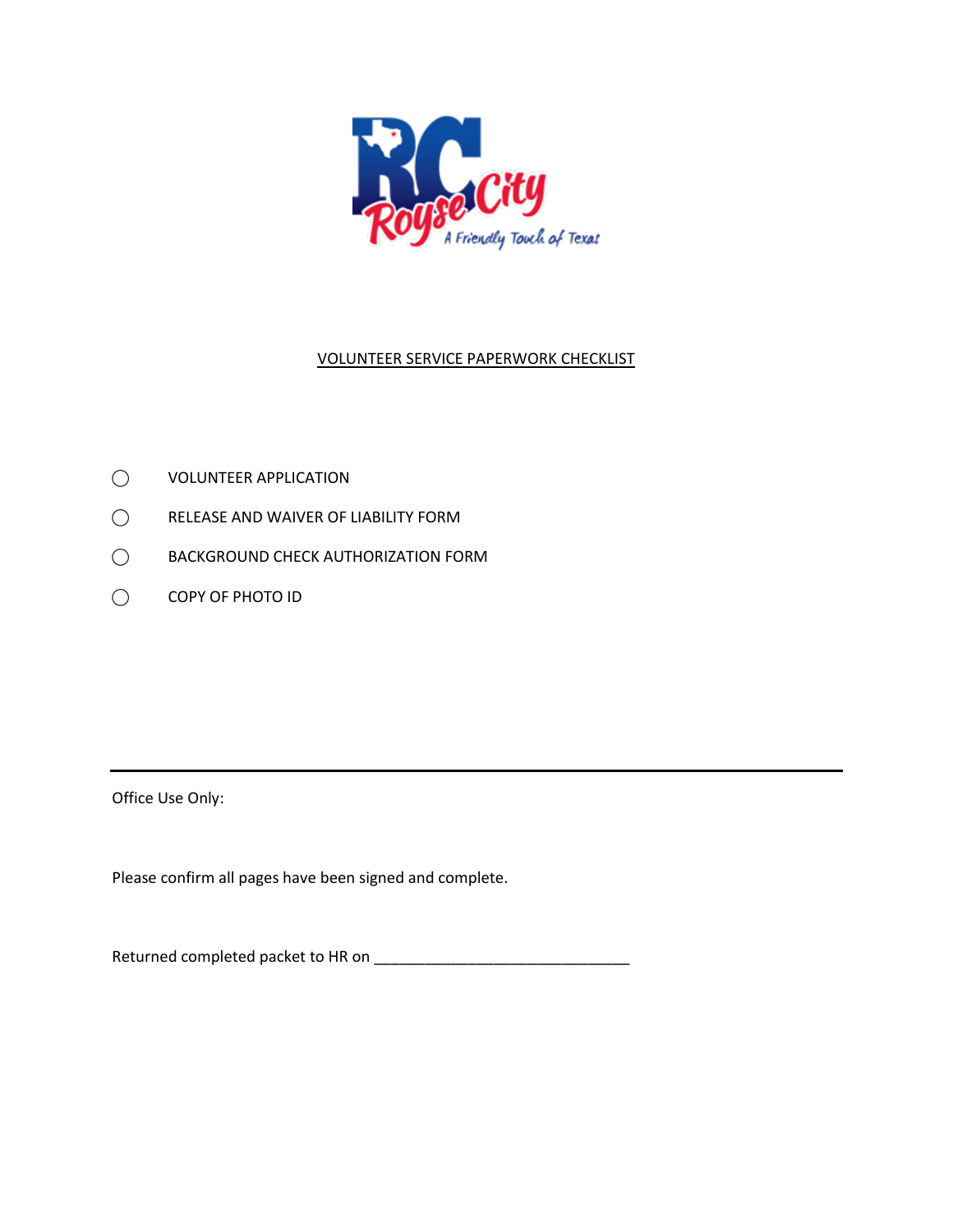

## **CITY OF ROYSE CITY VOLUNTEER APPLICATION**

|                     | (if applicable) |
|---------------------|-----------------|
|                     |                 |
| Position and Title: |                 |

Please indicate the department in which you would like to serve. Indicate order of preference by ranking 1 for your first choice to 11 for your last choice.

| Clerical - All Departments |  |
|----------------------------|--|
| <b>Animal Shelter</b>      |  |
| Library                    |  |
| Parks                      |  |
| <b>Police Department</b>   |  |
| <b>Senior Center</b>       |  |
| Museum                     |  |
| Main Street                |  |
| Fire Department            |  |
| <b>Planning Department</b> |  |
| Other, please list __      |  |
|                            |  |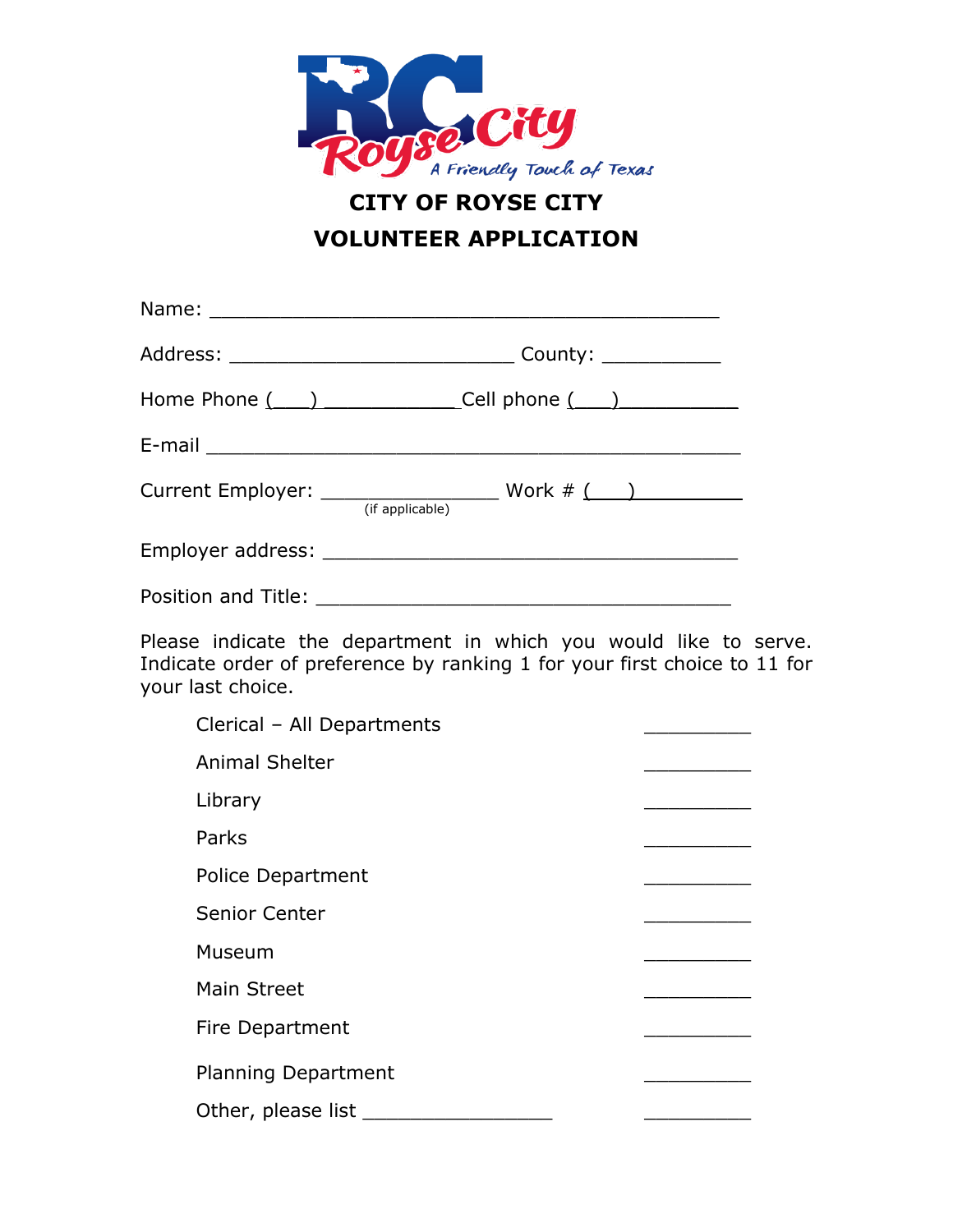What qualification would you bring to the City as a Volunteer?

\_\_\_\_\_\_\_\_\_\_\_\_\_\_\_\_\_\_\_\_\_\_\_\_\_\_\_\_\_\_\_\_\_\_\_\_\_\_\_\_\_\_\_\_\_\_\_\_\_\_

What hours and days are you available to volunteer?

Mutual Confidentiality & Non-Disclosure Agreement

Confidential Information remains the exclusive property of the City of Royse City and in no form shall be relayed, copied, destroyed, disclosed or removed. This Agreement shall be effective as of the date of the last signature and shall thereafter continue until signer resigns in writing his/hers volunteer status with the City of Royse City Human Resources Director.

\_\_\_\_\_\_\_\_\_\_\_\_\_\_\_\_\_\_\_\_\_\_\_\_\_\_\_\_\_\_\_\_\_\_\_ \_\_\_\_\_\_\_\_\_\_\_\_\_

\_\_\_\_\_\_\_\_\_\_\_\_\_\_\_\_\_\_\_\_\_\_\_\_\_\_\_\_\_\_\_\_\_\_\_ \_\_\_\_\_\_\_\_\_\_\_\_

Applicant Signature Date

Human Resources Director **Date** Date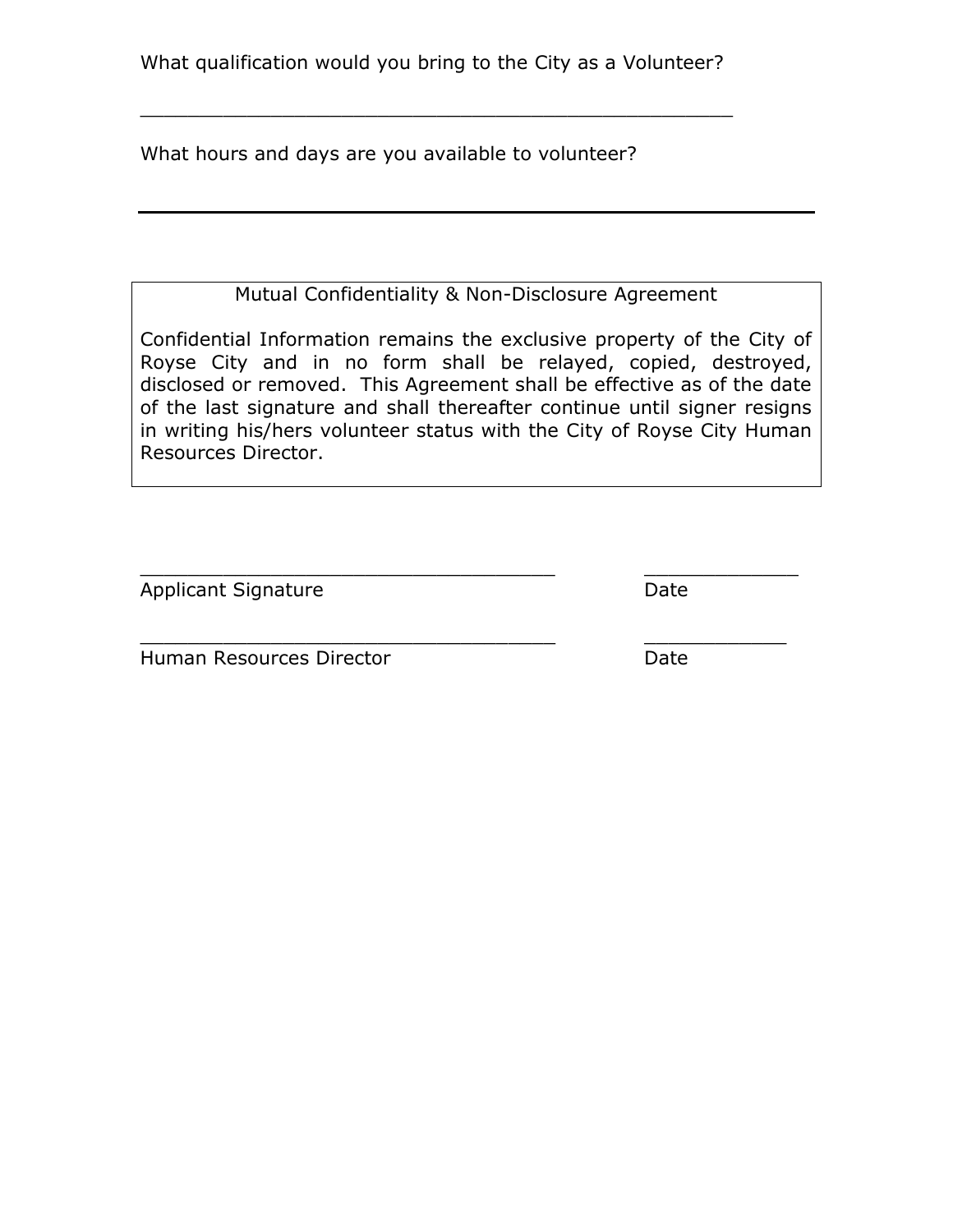

## **RELEASE AND WAIVER OF LIABILITY**

The undersigned Volunteer ("Volunteer") has decided voluntarily to, and does hereby specifically request to provide voluntary labor to the City at the City of Royse City facilities ("City Facilities"). In consideration of being permitted to provide such labor, I, the Volunteer, for myself, and my personal representative, heirs, and next of kin:

1. Represent and warrant that I am at least eighteen (18) years of age or if under eighteen (18) years of age I have the permission of all adults with legal responsibility over me to participate in such activities/labor.

2. Represent and warrant that this release is made by me voluntarily and without any mental, physical or economic duress.

3. Acknowledge, agree, and represent that if I feel anything to be unsafe or unlawful in connection with any particular activity taking place during my providing labor to the City, I will, as soon as practicable, advise a City official, and if necessary cease further participation in the activity.

4. I expressly acknowledge that it is my responsibility to determine my fitness to participate in any activity I engage in during my providing labor to the City, and to notify a City Official of any physical or medical conditions that might impact the advisability or appropriateness of my participation in the activity, or that might make my participation unduly dangerous.

5. Certify that any protective clothing and equipment, made available to me by the City is done so without any warranty by the City and simply as a convenience to me and I am free to utilize or acquire my own protective clothing and equipment from any other source, provided such protective clothing and equipment meets or exceeds all applicable safety standards set by the City.

6. Represent and warrant that I am not impaired by alcohol, drugs, medication, illness, fatigue, or injury and will not provide any labor to the City if I am or become so impaired. I further represent and warrant that I will conduct myself in a safe and professional manner at all times during my participation in any activity.

7. Certify that I have no physical or health condition or problem that could or might be aggravated by my providing labor to the City. I further certify that I have, either through my employer or personally, sufficient insurance (such as life, health, dental, disability and hospitalization) to adequately cover me in case of any injury occurring to me while participating in the activity.

In consideration of the Volunteer being permitted to participate in the providing voluntary labor, the undersigned, and if the Volunteer is under the age of eighteen (18) an adult with legal responsibility for the Volunteer,

**Hereby releases and discharges the City of Royse City, Texas, and all of its present and former agents, employees, officials and representatives in their official,**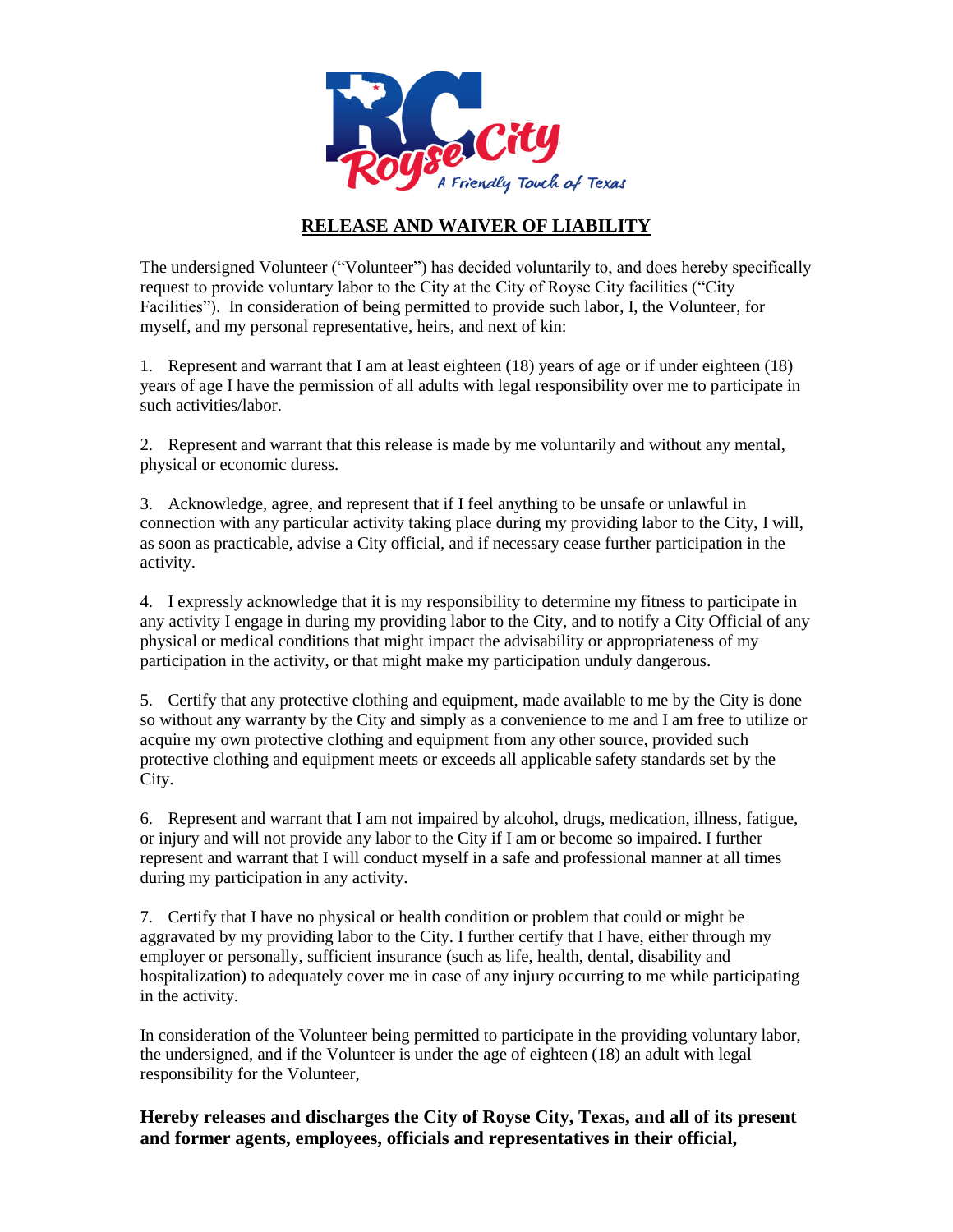**individual and representative capacities (collectively referred to hereinafter as the "City") from any and all claims, demands, causes of action, judgments, liens and expenses (including attorney's and expert witness fees), costs and damages (whether common law, statutory or constitutional and whether actual, punitive, consequential or incidental), of any conceivable character, due to or arising from injuries to persons (including death) or to property (both real and personal) created by, arising from or in any manner relating to my participation in the program and activities for which this Release is given. THIS RELEASE EXPRESSLY INCLUDES LIABILITY ATTRIBUTABLE TO THE NEGLIGENCE OF THE CITY OR OTHER RELEASED PARTY AND LIABILITY ASSESSED WITHOUT REGARD TO FAULT OR ASSESSED IN THE ABSENCE OF FAULT.**

Hereby acknowledge that the execution of this release shall not constitute a waiver by the City of the defense of governmental immunity or official immunity, where applicable, or any other defense recognized by the state or federal courts.

**I HAVE READ THIS RELEASE, WAIVER OF LIABILITY AND CONFIDENTIALITY AGREEMENT AND FULLY UNDERSTAND ITS TERMS. I UNDERSTAND THAT I HAVE GIVEN UP SUBSTANTIAL RIGHTS BY SIGNING IT, AND HAVE SIGNED IT FREELY AND VOLUNTARILY WITHOUT ANY INDUCEMENT, ASSURANCE OR GUARANTEE BEING MADE TO ME AND INTEND MY SIGNATURE TO BE A COMPLETE AND UNCONDITIONAL RELEASE OF ALL LIABILITY TO THE GREATEST EXTENT ALLOWED BY LAW.**

\_\_\_\_\_\_\_\_\_\_\_\_\_\_\_\_\_\_\_\_\_\_\_\_\_\_\_\_\_\_ \_\_\_\_\_\_\_\_\_\_\_\_\_\_\_\_\_\_\_\_\_\_\_\_\_\_\_\_\_\_

Volunteer's Name (Please Print) Volunteer's Address

\_\_\_\_\_\_\_\_\_\_\_\_\_\_\_\_\_\_\_\_\_\_\_\_\_\_\_\_\_\_\_

\_\_\_\_\_\_\_\_\_\_\_\_\_\_\_\_\_\_\_\_\_\_\_\_\_\_\_\_\_\_\_

\_\_\_\_\_\_\_\_\_\_\_\_\_\_\_\_\_\_\_\_\_\_\_\_\_\_\_\_\_\_\_ \_\_\_\_\_\_\_\_\_\_\_\_\_\_\_\_\_\_\_\_\_\_\_\_\_\_\_\_\_\_ Volunteer's Signature Volunteer's Telephone Number

Date

If Volunteer is under 18 years of age: In consideration of the Volunteer being permitted to participate in the Training, I as the parent or legal guardian of the Volunteer, hereby certify that I am an adult with legal responsibility for the Volunteer whose name and signature appear above, and I have authority to contract, and waive rights, on behalf of the minor Volunteer and do so as set forth above. If there are other parents or legal guardians of the Volunteer, I further certify that I have provided a copy of this waiver to such person(s) and that such persons agreed with all provisions of this Release and Waiver of Liability.

\_\_\_\_\_\_\_\_\_\_\_\_\_\_\_\_\_\_\_\_\_\_\_\_\_\_\_\_\_\_\_ \_\_\_\_\_\_\_\_\_\_\_\_\_\_\_\_\_\_\_\_\_\_\_\_\_\_\_\_\_\_

Name (Please Print) Signature

Date